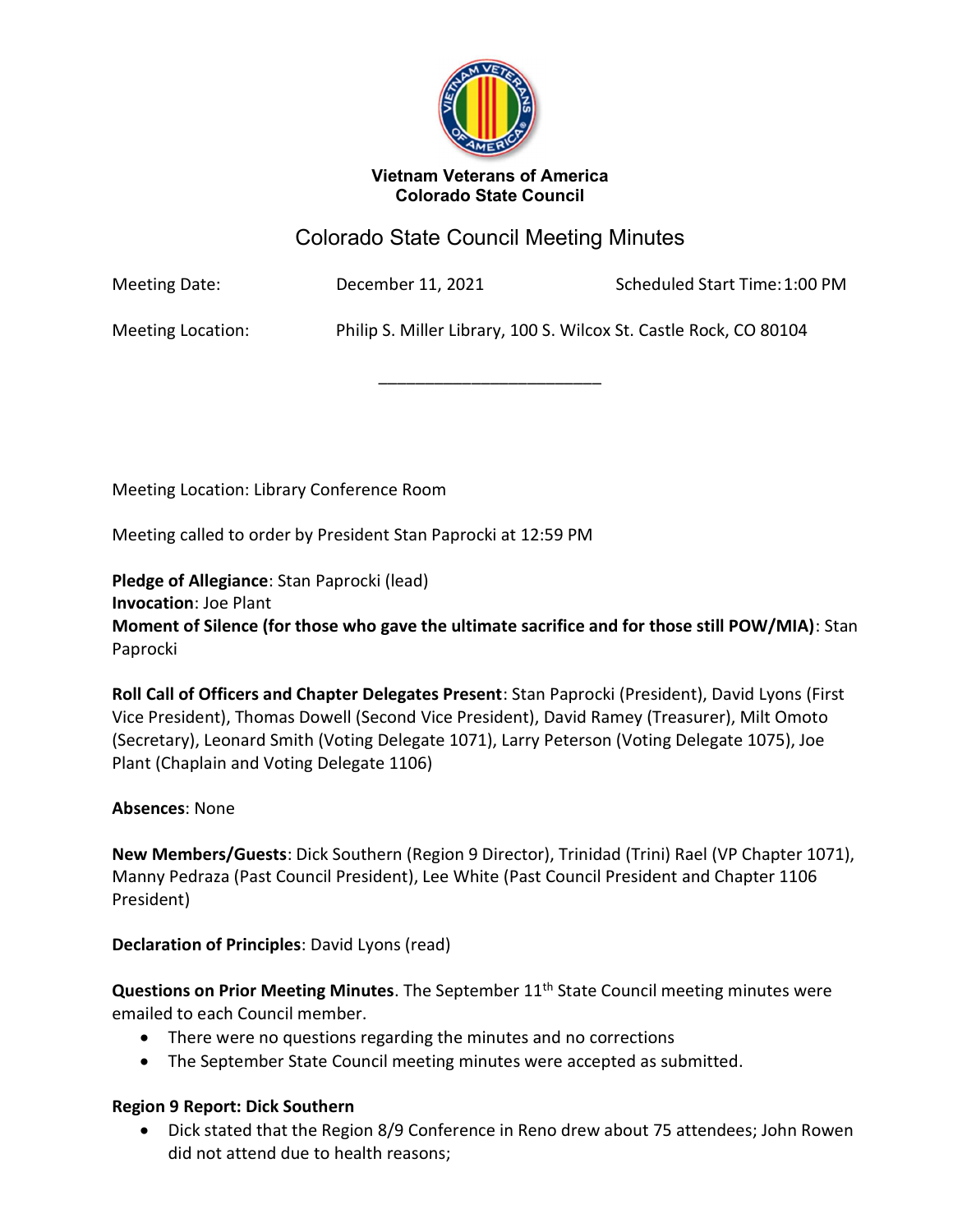## Colorado State Council

- Dick reported that the final count of attendees at the VVA 2021 National Convention was 695 delegates, the Convention was held in Greensboro, North Carolina; Jack McManus was elected to serve as National President of Vietnam Veterans of America; Linda Schwartz was elected Treasurer, up seating Wayne Reynolds;
- Dick attended the Hawaii State Chapter meeting, but no trips to the Philippines or Guam due to pandemic quarantines;
- A question was asked about the future of AVVA; Dick stated that AVVA is working to be better organized; membership is low; they lack funds and need to focus on fundraising;
- Another question was asked if there were discussions on how long VVA will continue as an organization at the Convention; it will be a "last man standing" organization because the resolutions to change the name of VVA was not approved by delegates;
- Proposed Constitutional Amendment 09 (submitted by Milt Omoto, Chapter 1106) to revise the requirement to start a new Chapter from 25 to 15 was approved by delegates; Dick reported that this will help two new Chapters in California trying to start;
- The next Conference of State Council Presidents is schedule for January 13, 2022, in Silver Spring, MD.

## Treasurer's Report and HGDP Report: David Ramey

- The total HGDP received by the CO State Council in October as a result of an adjustment;
- The November HGDP check was received late on December  $3^{rd}$ ;
- The November Treasurer's report shows no income and expenses for the month;
- Dave reported that funds from the Dreiling Estate for 2022 will be received by the Council in February, and distributed to each Chapter on March 12, 2022, at the State Council meeting;

## Expenses Against the Council: David Ramey

- The next Veterans Community Living Center donation will go to the Spanish Peaks Veterans Community Living Center in Walsenburg as part of the Council's quarterly support to Colorado Living Centers;
- Today's Council lunch;
- Dave reported an expense to the Secretary of State Colorado License to continue the State Council as a member in good standing.

## Reading of Communications: Milt Omoto

- A thank you note from the Veterans Community Living Center in Rifle for the Council's donation was read; the Living Center appreciated the donation;
- No other communications.

## Member Sickness and Distress

Chapter 1071: Trini's daughter-in-law is receiving cancer treatment; Michael Craig passed; Chapter 1075: Tom reported on the passing of a Chapter member; Chapter member Edward Florez and wife contracted COVID; he is on 24-hour oxygen and wife is doing better; please continue to pray for Manny Pedraza's healing; Tom had a bone marrow exam and is awaiting results; Chapter 1106: Michell Mallin, Executive Director for Honor Bell Foundation and Associate member of the Chapter passed; Rich Eisenberg is suffering from terminal cancer; Sonny Gorsuch is in a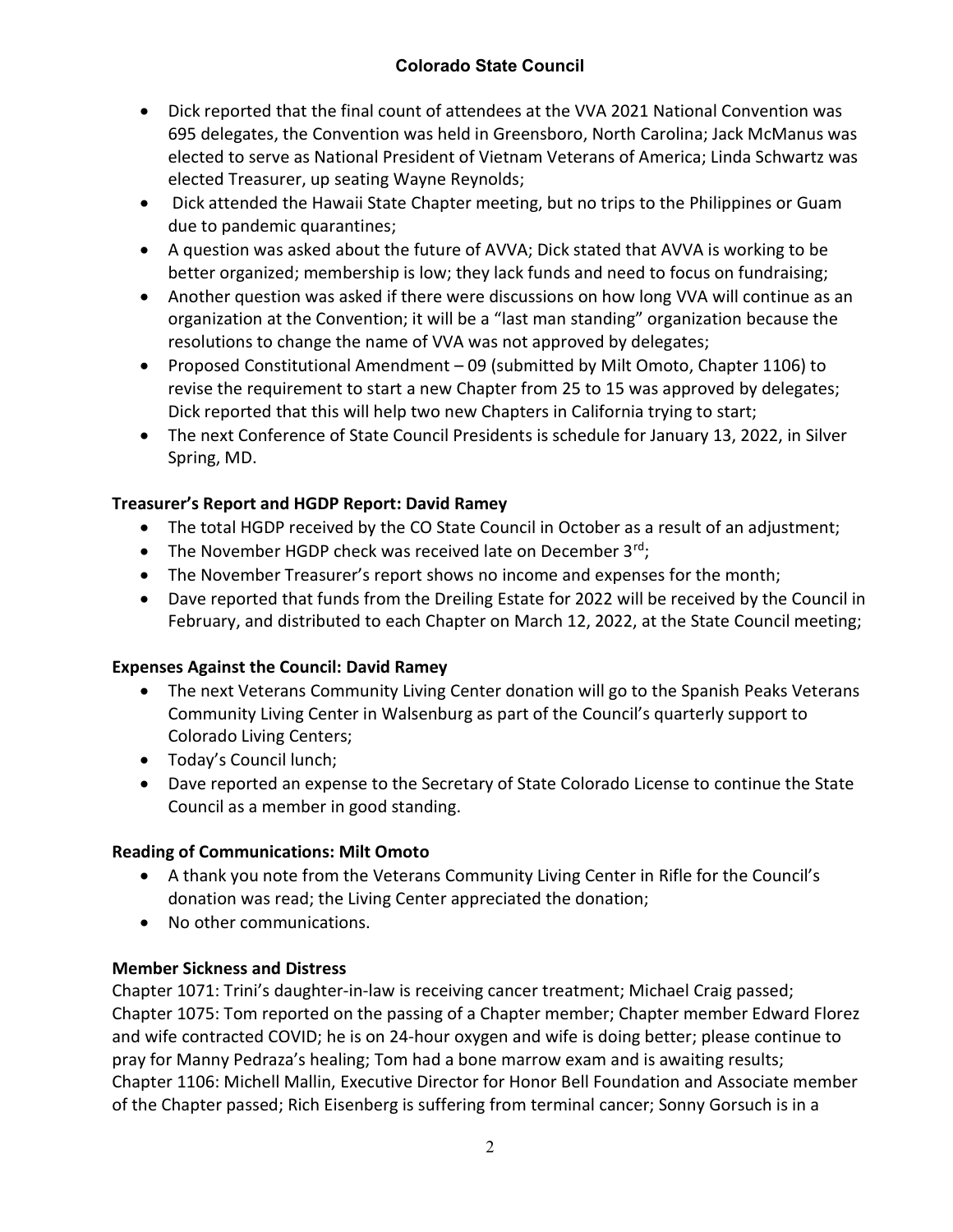nursing home and no doing well; Alvin Arrowood, Chapter member, passed; we continue to pray for those who are sick and for shut ins.

## Chapter Activity Reports

## Chapter 1071 (Trini Rael, Stan Paprocki, Leonard Smith)

- Trini reported that the Chapter was honored by Green Mountain High School and Mountain Range High School on Veterans Day; they provided breakfast, lunch and programs for veterans in attendance;
- The Chapter conducted their Poppy Drive at four King Soopers stores; they collected over \$5,000;
- The Windsor Gardens Quilts of Valor Chapter presented quilts to eight Chapter members;
- The Chapter donated \$500 to the Woodworkers Guild (the organization that provides wooden urns for veterans Honor Burials); they in turn wanted the money donated to a charity (Tunnels 2 Towers);
- Chapter members participated in the Wall That Heals in Brighton in September;
- Stan reported that the Wall That Heals will be in Mead, CO August 18 to August 21 in 2022;
- The Chapter donated to Wreaths Across America for December 18<sup>th</sup> at Crown Hills Cemetery's veteran section; Stan reported that some family members do not want wreaths place on their loved one's grave;
- Chapter member Harry Johnson is in the VVA 2022 calendar.

## Chapter 1075 (Tom Dowell)

- Tom provided his summary of the VVA National Convention as an attending delegate;
- He stated that California has one of the best homeless programs for veterans, and was successful in minimizing the impacts of COVID on residents living in veteran homes; Dick Southern explained that the head of CALVET that manages veteran homes in California is a former military physician and saw ahead of time the pending pandemic and took measures to protect residents in veteran homes; there are eight homes with about 100 residents in each home; they suffered 10 deaths total;
- Tom reported that Kansas City is building tiny homes for veterans; Stan stated that Longmont is also building these small homes for veterans;
- Tom reported that H.R. 234, the Korean American VALOR Act enables Koreans from the Republic of Korea who served during the Vietnam War, now living in the U.S., and are now American citizens can get health care by the Department of Veterans Affairs; the Act is known as the "Korean American Vietnam Allies Long Overdue for Relief Act";
- Tom stated that Walter Reed Hospital is now able to grow limbs of amputated patients to minimize the use of prosthetics; it is reported that there are over 5,283 amputees from the Vietnam War;
- The Chapter donated \$2,000 to the Kentucky VVA State Council for relief from the 200-milelong tornado that devastated the State.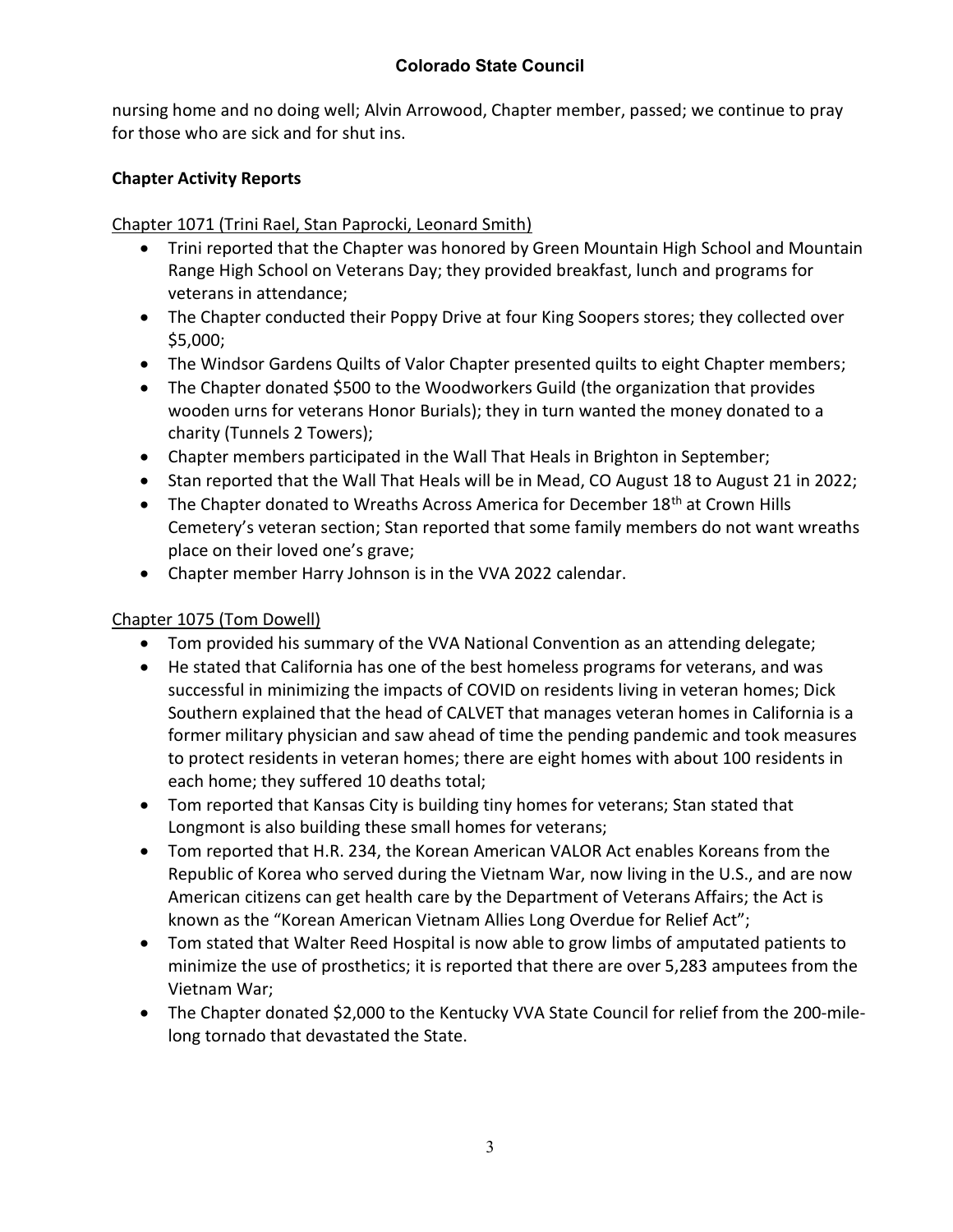## Chapter 1106 (Lee White, David Lyons)

- The Chapter conducted two recent Poppy Drive fund raisers, on October  $9<sup>th</sup>$  and November 13<sup>th</sup>; there were four King Soopers locations for October and five for November; the Chapter did well;
- The Chapter has been having face-to-face meetings since June; prior to that, virtual online meetings were held;
- The Standing Committee list continues to be updated as more volunteers are recruited;
- The Chapter is considering a flag retirement ceremony to properly dispose of worn American flags;
- The Chapter continues to work with Quilts of Valor; a recent ceremony was held to honor veterans;
- Chapter representatives are working with TREA on ideas for fund raising;
- The Chapter partnered with Texas Roadhouse restaurant in Parker on fundraising during the month of November; the fundraiser was successful with the Chapter to receive gift cards from the restaurant as a result of customers supporting veterans; all month of November, guests got a free appetizer card when they donate; they also could complete an appreciation note that the restaurant will give to the Chapter at the end of the month; monies collected will be converted to gift cards and given to us; on November 11th (Veterans Day); the Chapter set up a table with information and donation requests; the restaurant handed out vouchers for a free meal that had a "fact sheet" of VVA Chapter 1106 attached;
- The Chapter's Color Guard participated in the Ben Franklin Academy Veterans Day celebration;
- The Chapter continues to work with the Cherry Creek School District on veteran events; CCSD recently donated funds collected by staff members, teachers and students to the Chapter;
- Joe reported that the Chapter continues to work with VA HUD-VASH to help get homeless veterans off the street; we verify that the person is a veteran; the Chapter spends a considerable amount per year on this program.

#### Unfinished Business

None

## New Business

- Re-cap of the VVA National Convention, November 2 to 6, 2021; already covered
- Dreiling Estate Funds Annual Report. A completed Chapter report was submitted by Chapter 1075; Milt will send the electronic version of the Chapter report to Leonard Smith for completion by Chapter 1071; Milt will complete the form for Chapter 1106; the disbursement report for the State Council was signed by Stan Paprocki and David Ramey;
- Milt will package the completed reports and submit them, with a cover letter, to James Dreiling, the executor of the estate, in January.